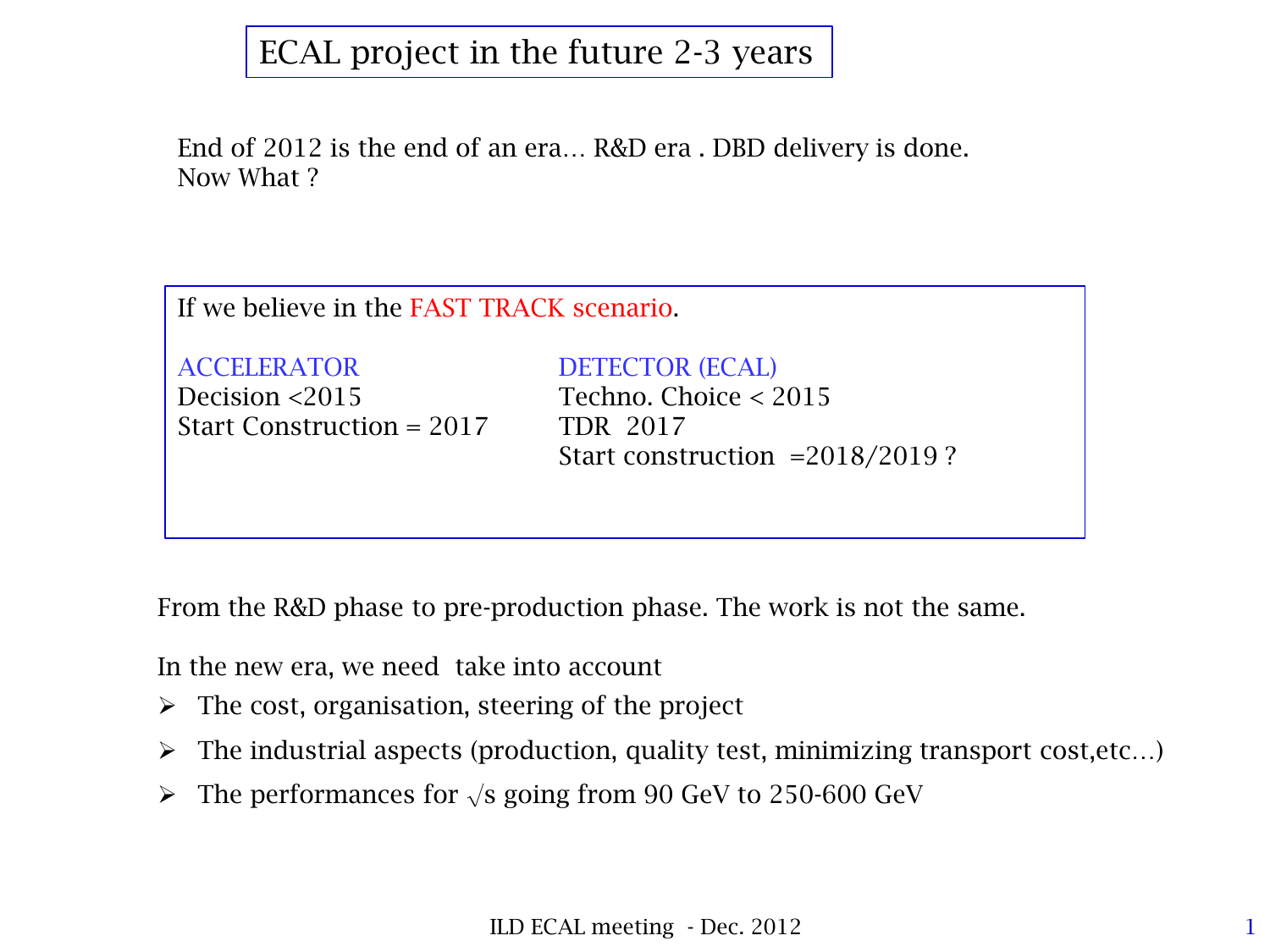For this scenario

The TODO list for 2013-2014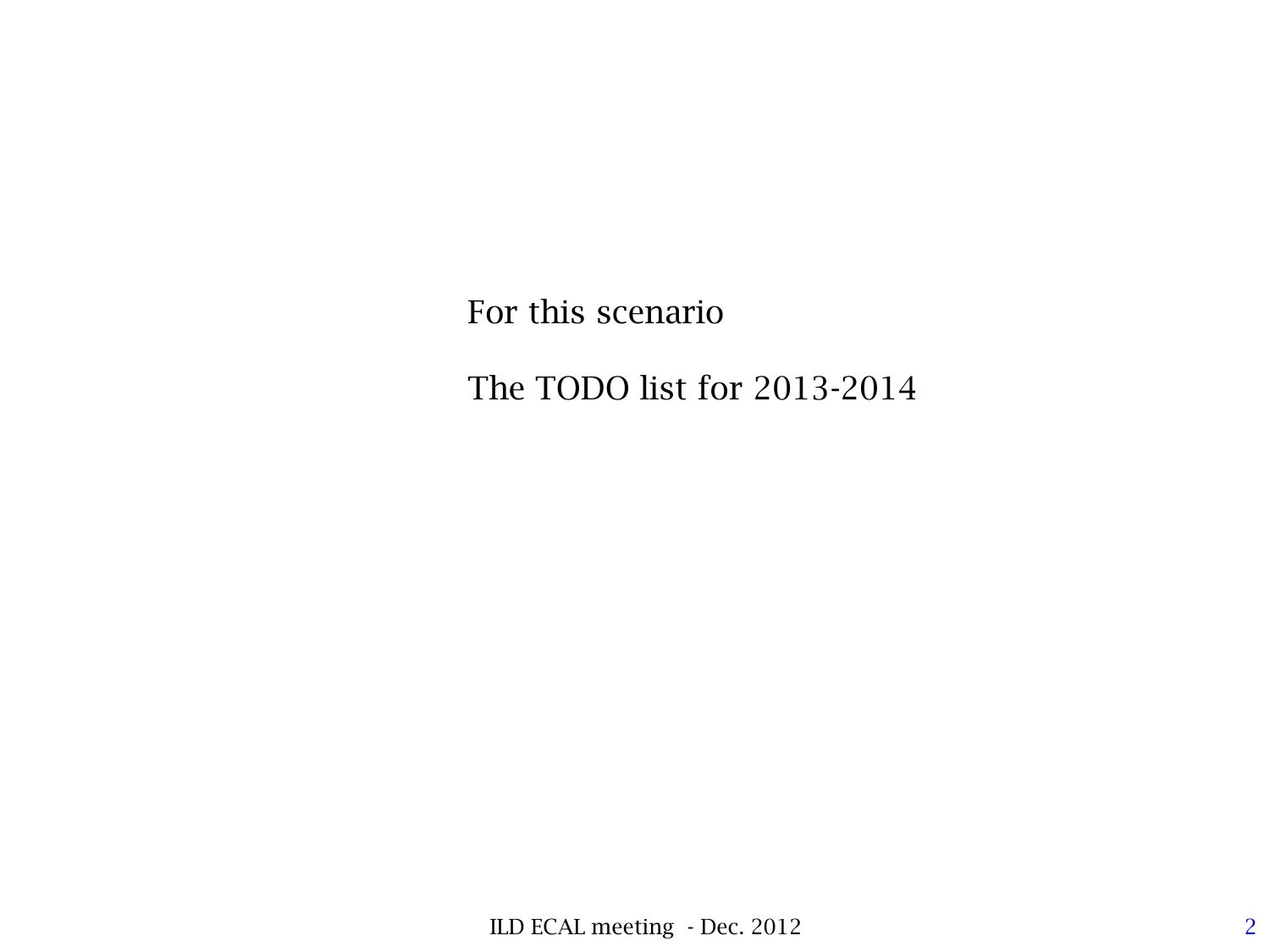• optimise the detector for  $\sqrt{s}$  going from 90 GeV to 250-600 GeV (internal radius ecal entrance, pixel size, number of layers, acceptable guardring zone, etc…)

#### **THEN**

- Mechanical study of module Barrel and Endcap
- PCB with cost effective performances (thickness, flatness, etc...)
- VFE packaging must be studied , without stopping R&D for embeded VFE
- SLAB in real life (HV, LV, ASU connexion, etc...)
- ECAL DAQ specific card
- $E$ tc

A different structure and organisation is mandatory !!! to discuss with industry, with funding agency, with ILC board …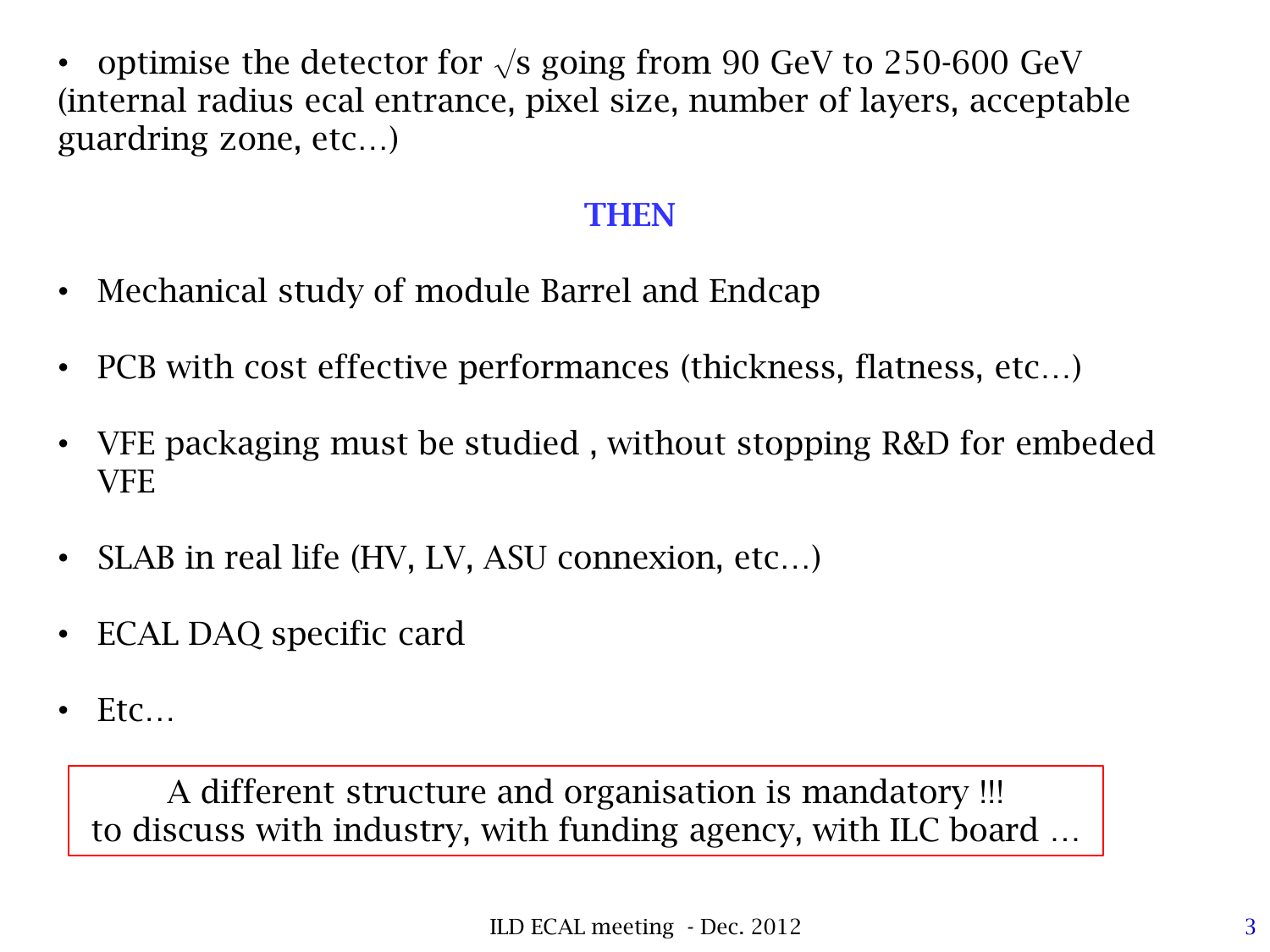# ORGANISATION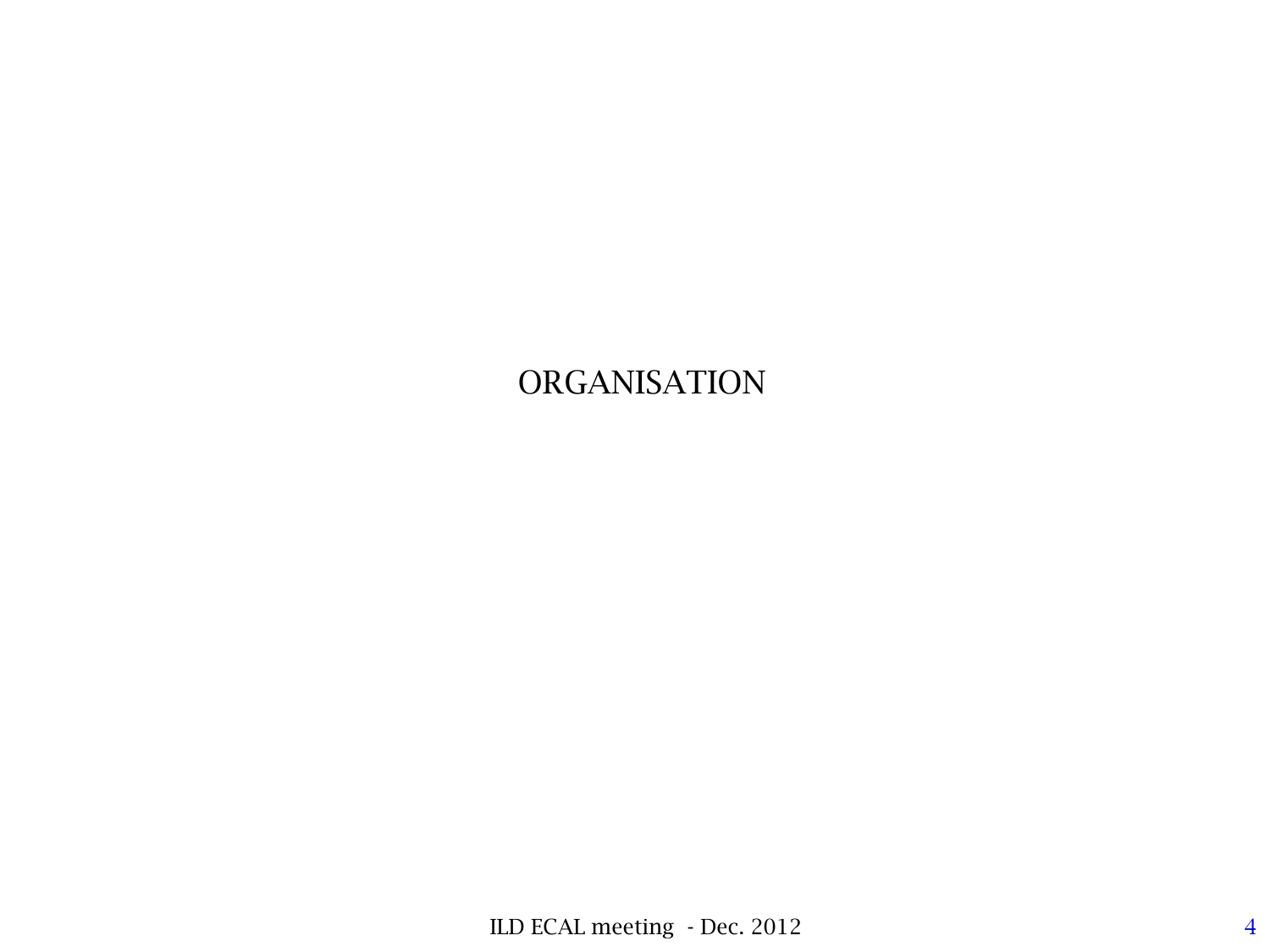The electromagnetic calorimeter is

The most expensive

The most difficult technically (Silicon, strip, VFE, ultra thin PCB, etc…)

The most difficult to organise and build



We need meeting for ECAL… no more time to spend to calibration of the LED system for AHCAL(CALICE) … it is more important to have interaction with people like Miyamoto-san working on detector optimisation

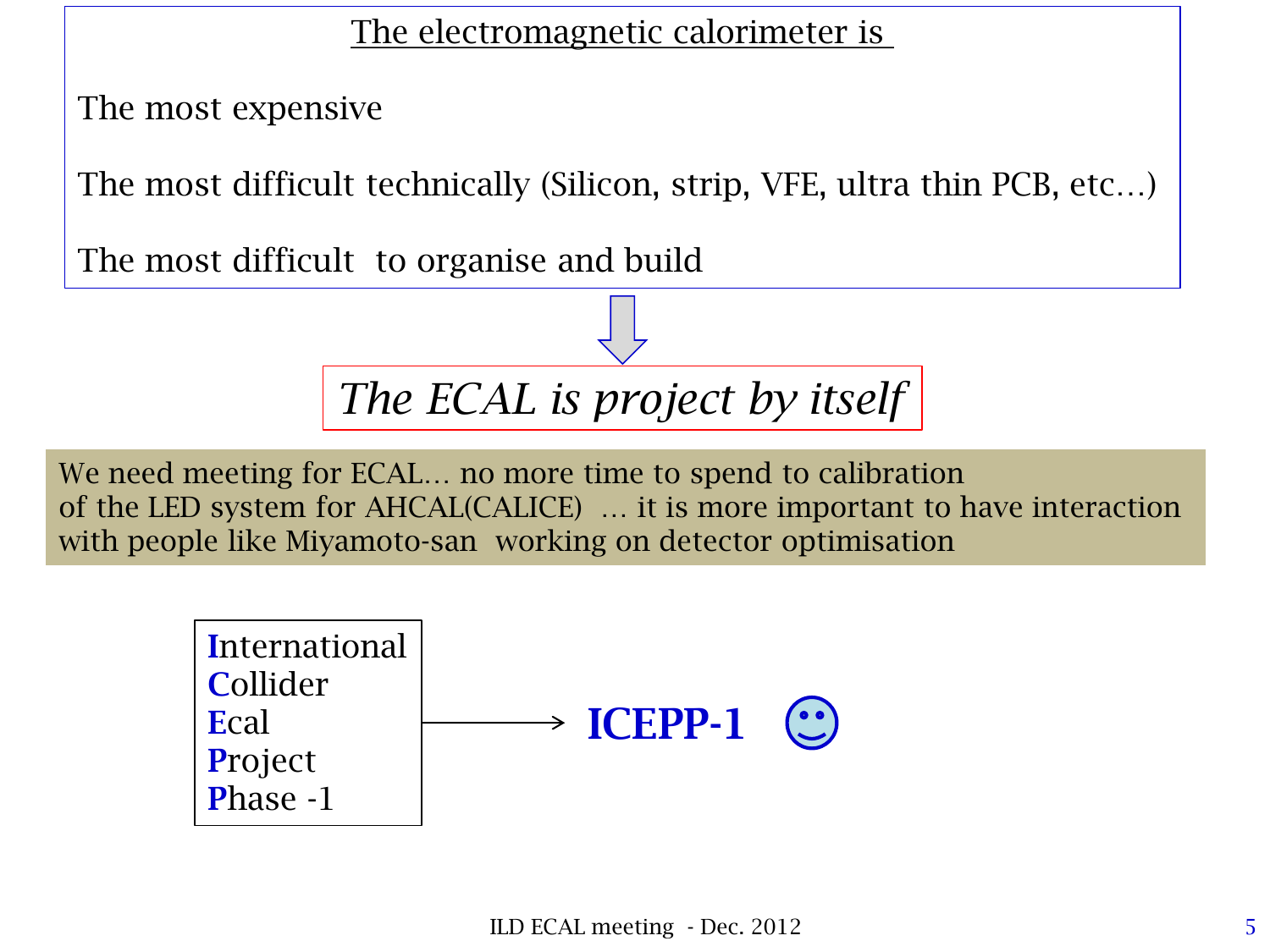Organisation …………..

Multipolar organisation For the production of one detector

…….. Example of CMS tracker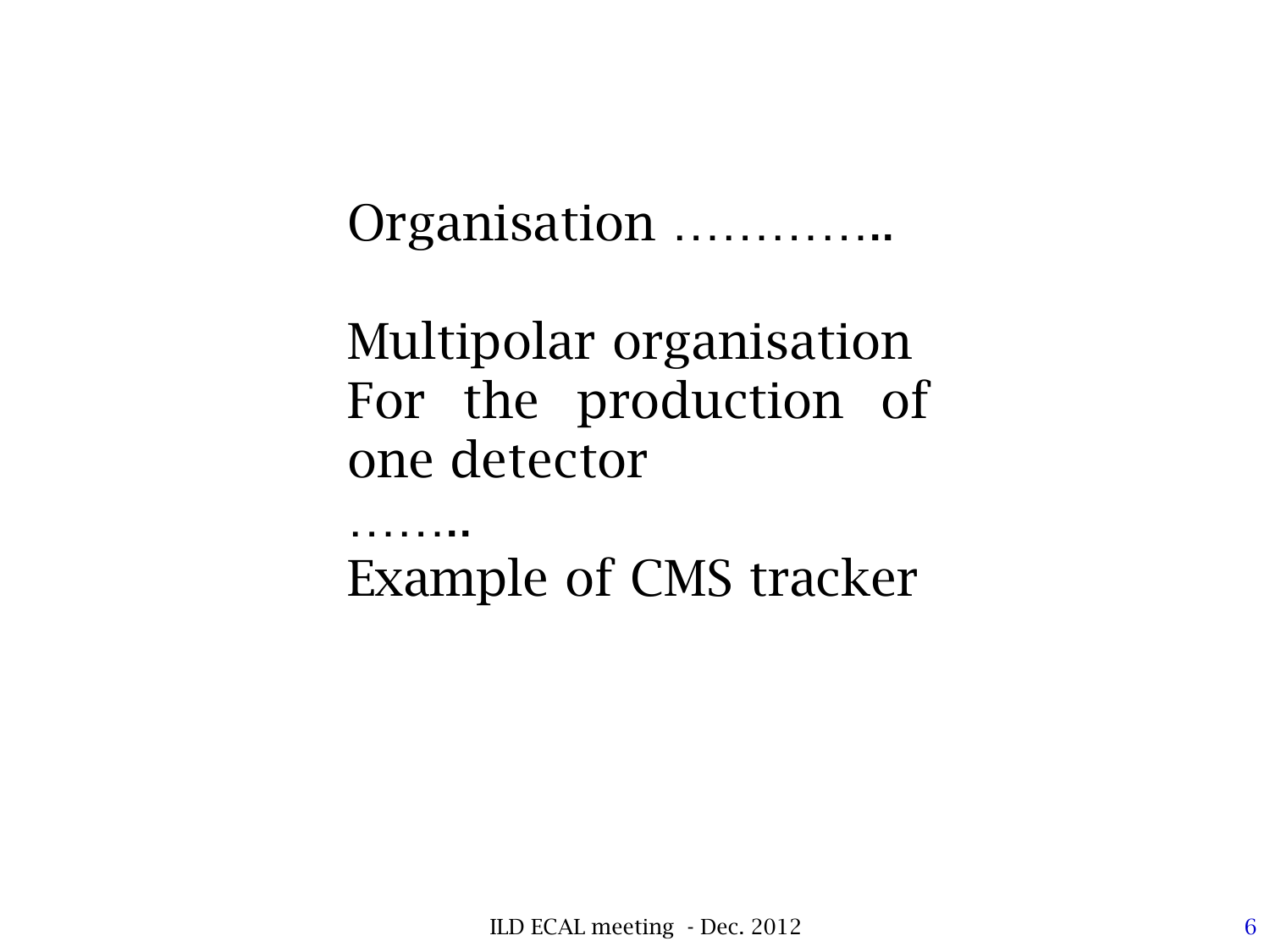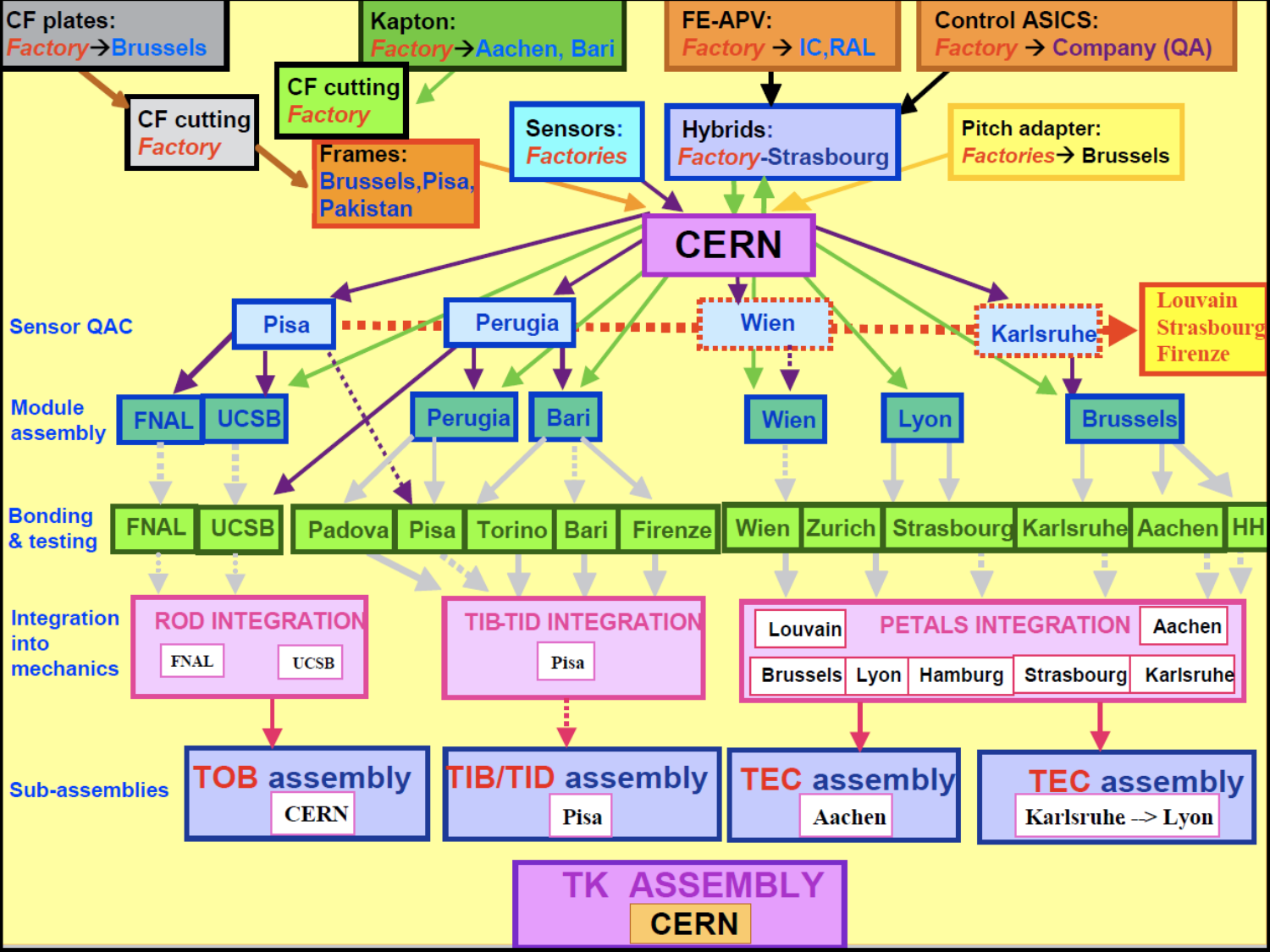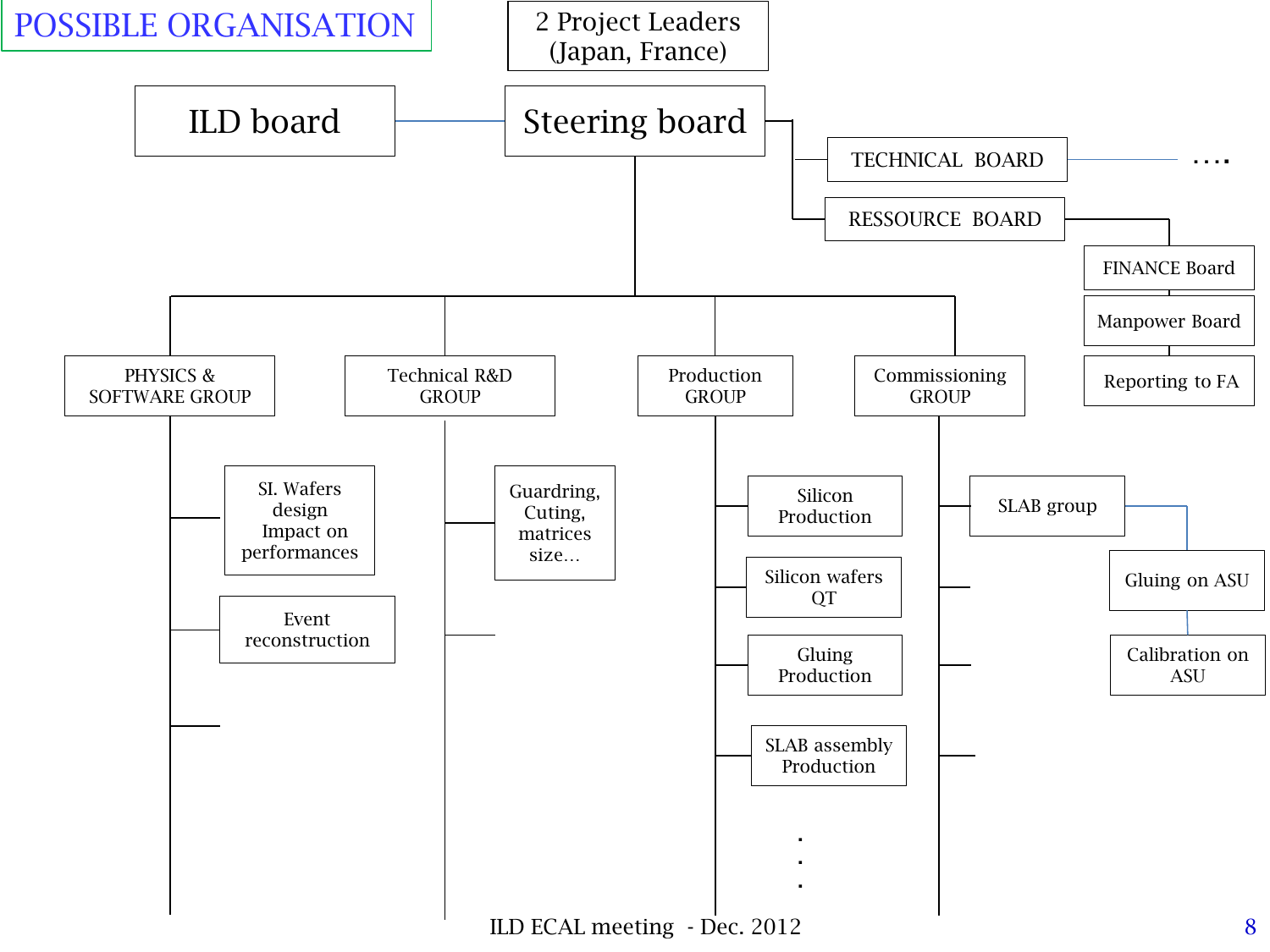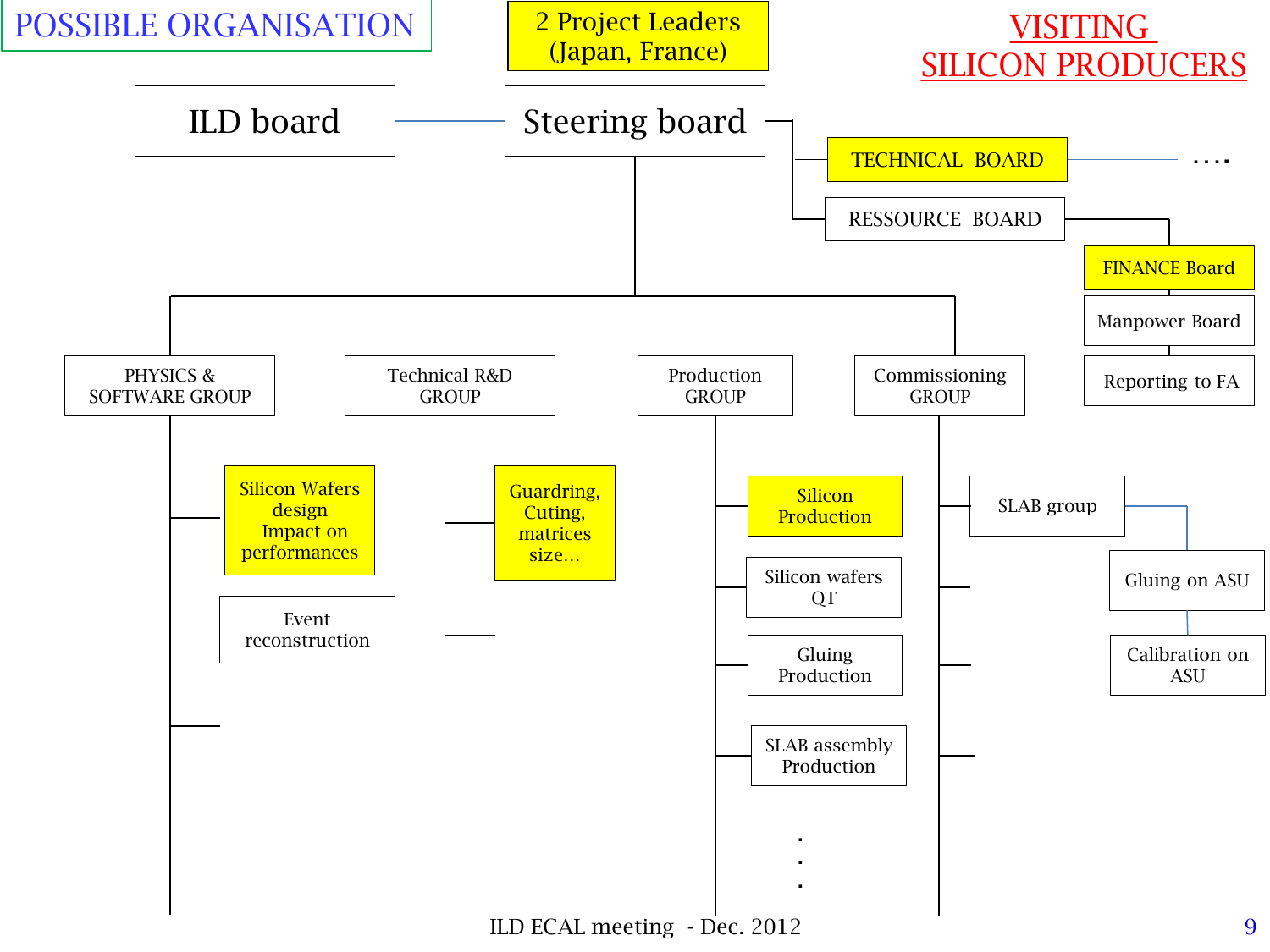### ECAL project collaboration could be

- open to US –SID group (SLAC, Oregon Univ.)
- embedded in ILD and SID (groups remains member of)
- not embedded in CALICE (but some groups could be part of it)
- the structure which will discussed with funding agency, with PAC, etc.. and with the ILD/SID and ILC detector board
- the collaboration which will give information to ILD board for the technology choice and report to ILC Board
- the organization which will fund and test a prototype for FINAL PROJECT
- Act as a collaboration (review of papers, reports, speakers bureau, etc...)